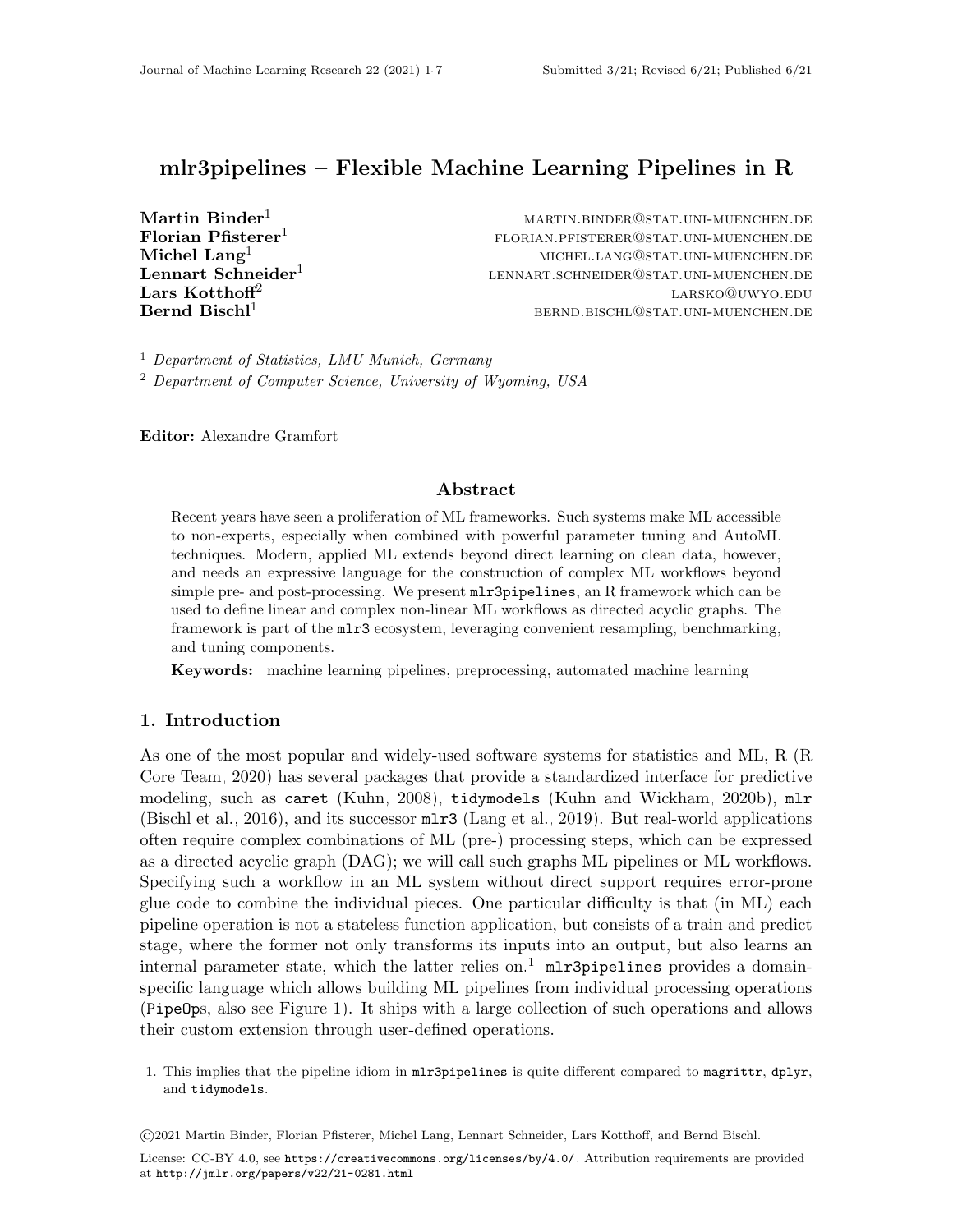<span id="page-1-0"></span>

Figure 1: Train and predict steps for a short linear pipeline. Trained PipeOps carry state / parameters (factors and the fitted model) that can be applied to test data.

#### 2. Related Work

By far, the most widely-used implementation of ML pipelines is Python scikit-learn's [\(Pedregosa et al., 2011\)](#page-5-2) pipeline module [\(Buitinck et al., 2013\)](#page-4-3). Unlike our software, scikit-learn supports only linear pipelines directly, although complex pipelines can be expressed through a wrapper mechanism. Several extensions such as baikal [\(Tineo, 2019\)](#page-5-3) and neuraxle [\(Chevalier et al., 2019\)](#page-4-4) extend scikit-learn's pipelining via a graph-based API similar to ours. tidymodels provides the recipes R package [\(Kuhn and Wickham, 2020a\)](#page-4-5) for building linear preprocessing pipelines with limited flexibility and the workflows package [\(Vaughan, 2020\)](#page-5-4) for combining these with models into pipelines. The mlr extension mlrCPO [\(Binder, 2021\)](#page-4-6) also focuses on linear pipelines and has limited support for more complex structures. Industry is increasingly providing systems that support ML pipelines, e.g., Microsoft's  $m$ l.net [\(Ahmed et al., 2019\)](#page-4-7) for C# and H2O [\(H2O.ai, 2021\)](#page-4-8) with bindings for Python and R. The d3m software [\(Milutinovic et al., 2017\)](#page-5-5) was developed as part of DARPA's Data Driven Discovery of Models program [\(Shen, 2018\)](#page-5-6) and includes a pipeline system to combine ML primitives, again without the full flexibility of  $mlr3pipelines$ . The DAGs in mlr3pipelines go beyond simple combinations of preprocessing and ML models. They support ensemble models and conditional branching that can be represented explicitly as part of the graph structure. Existing pipelining frameworks are often limited to passing training or prediction data objects through the pipeline, while  $m\rightarrow\text{1}$  ratios allows for passing arbitrary objects. Some operators, for example, pass on functions, which are then used to influence the behavior of operators later in the graph.

### 3. Design, Functionality, and Examples

mlr3pipelines represents ML workflows as Graph objects: DAGs, whose vertices are PipeOps, which represent arbitrary ML processing operations. The pipeline can either be called to train or predict. Inputs and intermediate objects, most commonly data, move along the DAG's edges. When they pass through a vertex, they are processed by the cor-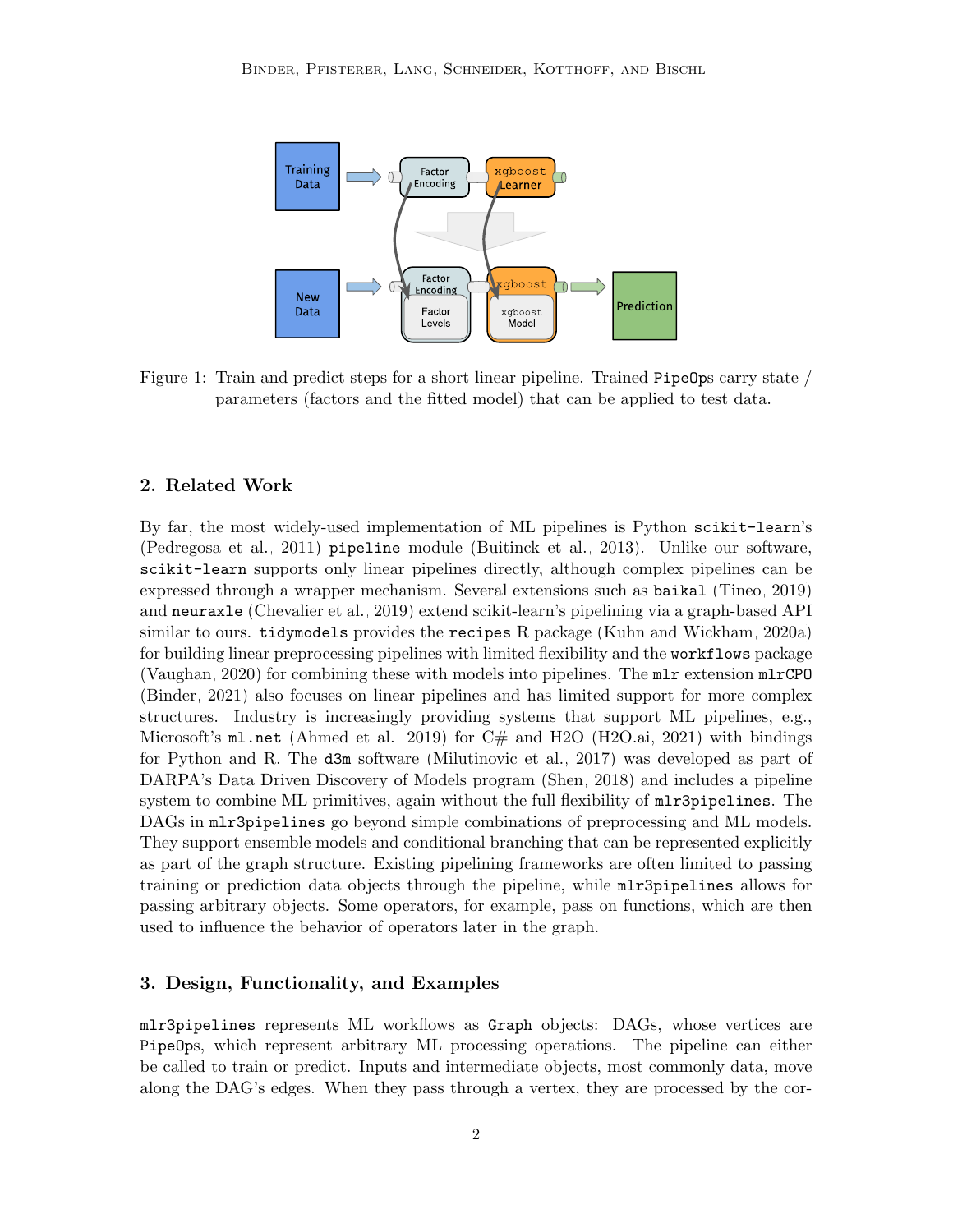<span id="page-2-0"></span>

Listing 1 (left) and Figure 2 (right): Example of a branching pipeline. LHS: The  $\gg$ operator builds a linear partial graph. The "ppl branch" template constructs two alternative paths *xgboost* and *ranger*, where the latter does not require factor encoding. A new hyperparameter controls the path through which the data will flow. RHS: The pipeline can be plotted with pipe\$plot(html = TRUE).

responding PipeOp, and, depending on the call, are either transformed by its train() or predict() method, where the former also creates the operator's internal state.

This ensures that no information leakage from test data occurs, which is required for the evaluation of predictive systems [\(Bischl et al., 2012\)](#page-4-9). mlr3pipelines and the mlr3 ecosystem are integrated with each other, so that mlr3's Learners can be used as PipeOps and Graphs adhere to the same interface as  $m1r3$  learners and can be, for example, resampled and tuned just like any other Learner. This also enables effortless parallelization of these operations for pipelines. mlr3pipelines provides the %>>% operator, which concatenates Graphs (or PipeOps) into larger Graphs. Templates for more complex but frequently used graph patterns are provided through the ppl() lookup function. Outputs from different nodes can be combined in non-trivial ways, for example, joining features created by different preprocessing steps, to create non-linear structures. Other examples include alternative path branching (one of several flows is executed, depending on a hyperparameter), ensembling (predictions from different PipeOps are averaged), and stacking (predictions from different PipeOps are combined in another PipeOp, usually a Learner, to produce a final prediction). Listing [1](#page-2-0) shows an example of branching for model and preprocessing selection. Many more examples can be found at <https://mlr3gallery.mlr-org.com/#category:mlr3pipelines>.

Figure [3](#page-3-0) shows examples of complex pipeline components. Some of these are already used in other packages in the mlr3 ecosystem, e.g., mlr3proba [\(Sonabend et al., 2021\)](#page-5-7) uses the pipeline in Figure [3\(](#page-3-0)i). Users can easily implement their own PipeOps and define their exposed hyperparameters, by inheriting from the PipeOp class to, for example, implement custom feature extraction and processing.

#### 4. Hyperparameter Tuning and AutoML

Each Graph exposes the hyperparameters of its constituent PipeOps for joint tuning via any of the automated tuning methods in mlr3. Simple tuners such as grid and random search, as well as advanced black-box optimizers like Bayesian Optimization [\(Snoek et al.,](#page-5-8) [2012\)](#page-5-8) and Hyperband [\(Li et al., 2018\)](#page-5-9) are available through mlr3tuning. Building upon the branching principle of Listing [1,](#page-2-0) this allows to build entire AutoML systems by combining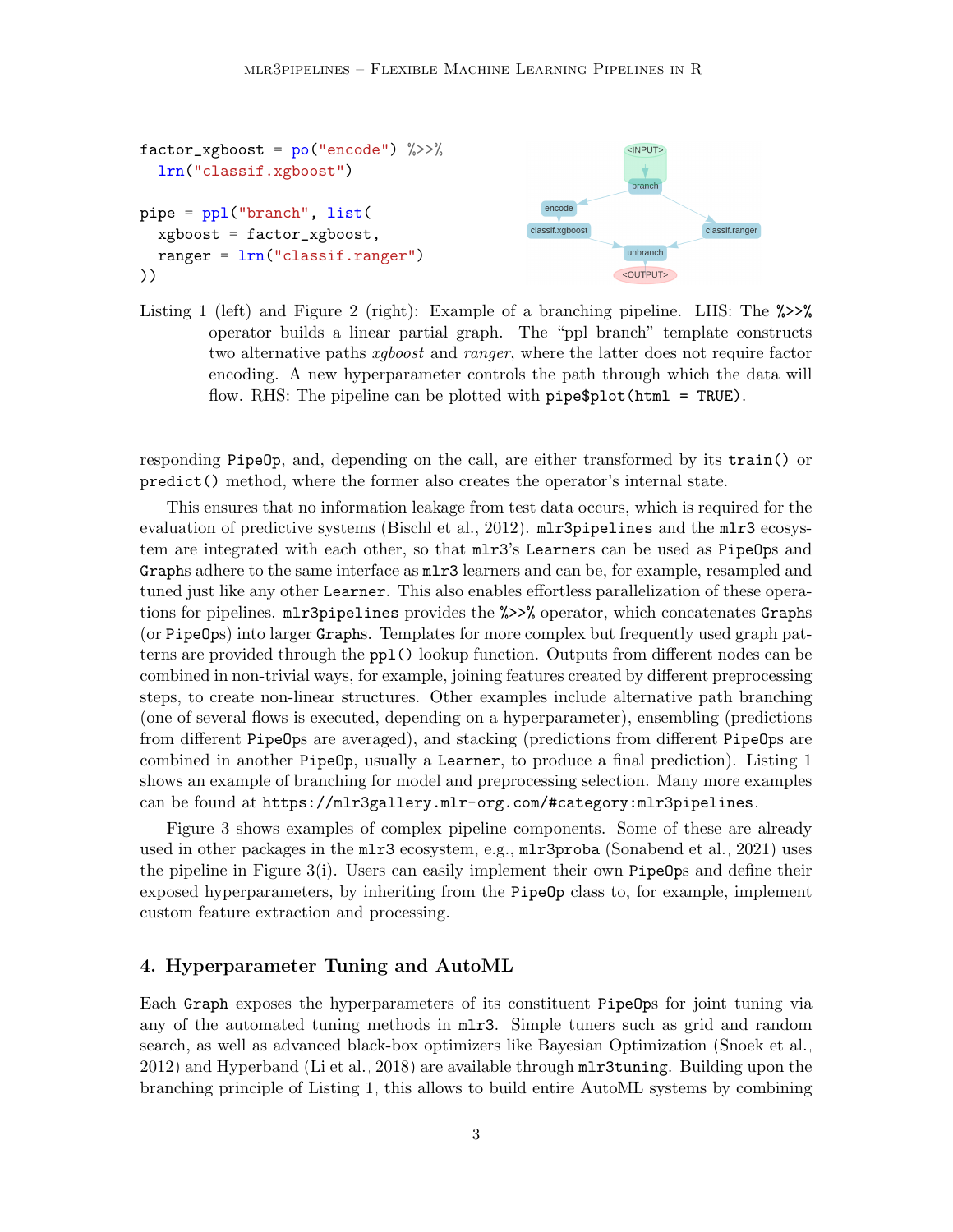<span id="page-3-0"></span>

Figure 3: Example pipelines constructed from simple building blocks: (a) typical preprocessing pipeline, (b) zero-inflated data [\(Zuur et al., 2009\)](#page-6-1), (c) target transformations (scaling to  $[0, 1]$ ) before a model and back afterward, (d) ordinal regression through thresholding, (e) alternative path branching between different options, (f) chaining [\(Read et al., 2011\)](#page-5-10), (g) stacking [\(Wolpert, 1992\)](#page-5-11), (h) multiclass classification through ensembling of multiple class-vs-rest binary classifiers, (i) estimation of survival distributions and continuous risk rankings from linear predictors through composition [\(Sonabend et al., 2021\)](#page-5-7).

multiple learners and preprocessing options. Jointly tuning the selection of these steps with their (subordinate) hyperparameters yields a single pipeline, tailored for a specific task.

## 5. Availability, Documentation, Code Quality Control

All packages of the mlr3 ecosystem are released under [LGPL-3](http://www.gnu.org/licenses/lgpl-3.0.html) on GitHub ([https://](https://github.com/mlr-org) [github.com/mlr-org](https://github.com/mlr-org)) and on [CRAN.](https://cran.r-project.org/) Package documentation is available at [https://](https://mlr3pipelines.mlr-org.com) [mlr3pipelines.mlr-org.com](https://mlr3pipelines.mlr-org.com) and in the (work-in-progress) mlr3 book ([https://mlr3book.](https://mlr3book.mlr-org.com) [mlr-org.com](https://mlr3book.mlr-org.com)), with examples in the mlr3 gallery (<https://mlr3gallery.mlr-org.com>). An extensive suite of unit tests is run on each change via a continuous integration system.

## 6. Outlook

mlr3pipelines is complete and ready for production use. Our focus for future improvements is better integration of automated ML and deep learning (through  $mlr3keras$  and mlr3torch), and leveraging parallel processing specifically for pipelines.

#### Acknowledgments

This work has been funded by the German Federal Ministry of Education and Research (BMBF) under Grant No. 01IS18036A. LK is supported by NSF grant #1813537.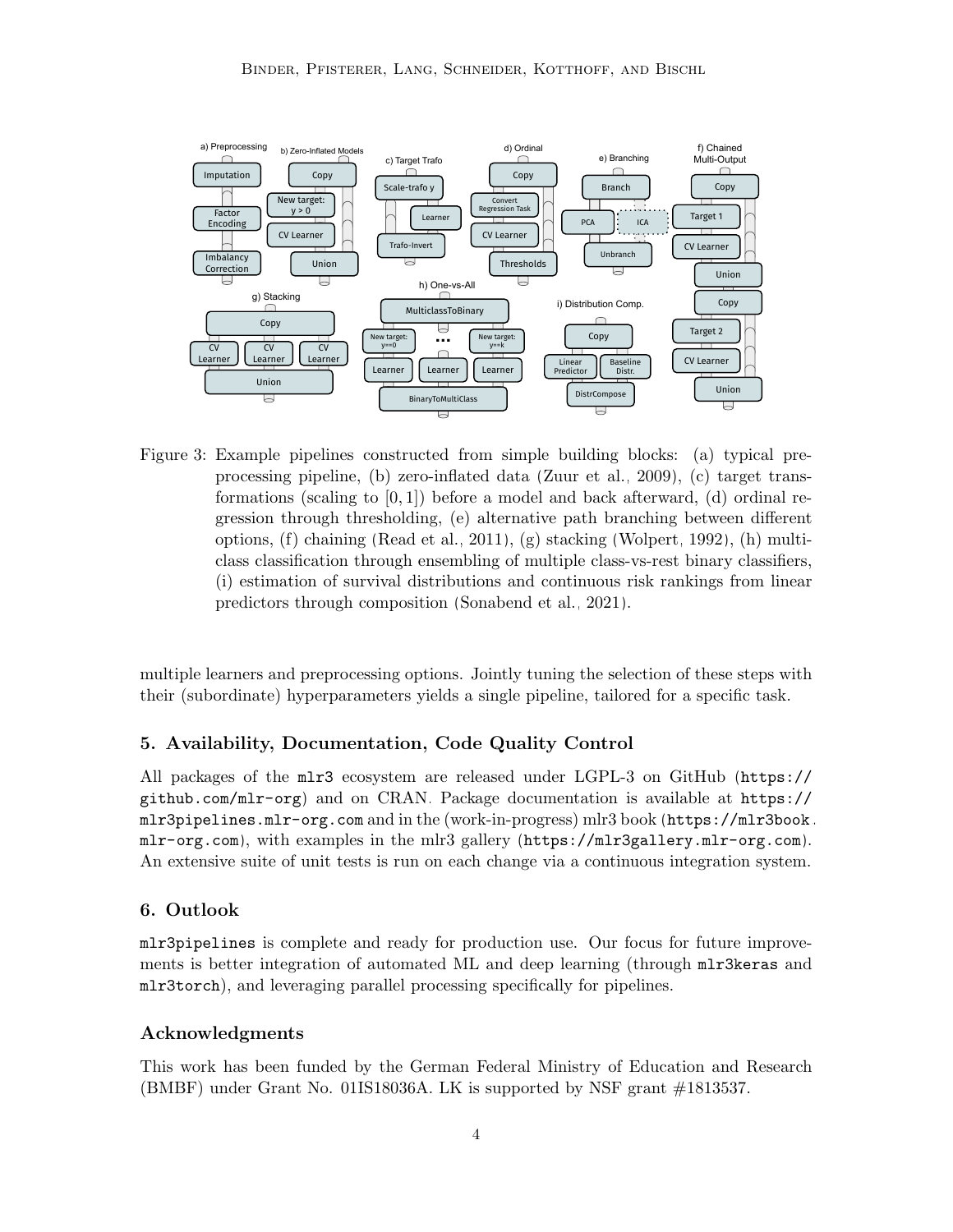## References

- <span id="page-4-7"></span>Zeeshan Ahmed, Saeed Amizadeh, Mikhail Bilenko, Rogan Carr, Wei-Sheng Chin, Yael Dekel, Xavier Dupre, Vadim Eksarevskiy, Senja Filipi, Tom Finley, Abhishek Goswami, Monte Hoover, Scott Inglis, Matteo Interlandi, Najeeb Kazmi, Gleb Krivosheev, Pete Luferenko, Ivan Matantsev, Sergiy Matusevych, Shahab Moradi, Gani Nazirov, Justin Ormont, Gal Oshri, Artidoro Pagnoni, Jignesh Parmar, Prabhat Roy, Mohammad Zeeshan Siddiqui, Markus Weimer, Shauheen Zahirazami, and Yiwen Zhu. Machine learning at Microsoft with ML.NET. In Proceedings of the 25th ACM SIGKDD International Conference on Knowledge Discovery & Data Mining, pages 2448–2458, 2019.
- <span id="page-4-6"></span>Martin Binder. mlrCPO: Composable Preprocessing Operators and Pipelines for Machine Learning, 2021. URL <https://CRAN.R-project.org/package=mlrCPO>. R package version 0.3.7-2.
- <span id="page-4-9"></span>Bernd Bischl, Olaf Mersmann, Heike Trautmann, and Claus Weihs. Resampling methods for meta-model validation with recommendations for evolutionary computation. Evolutionary Computation, 20(2):249–275, 2012.
- <span id="page-4-2"></span>Bernd Bischl, Michel Lang, Lars Kotthoff, Julia Schiffner, Jakob Richter, Erich Studerus, Giuseppe Casalicchio, and Zachary M. Jones. mlr: Machine learning in R. Journal of Machine Learning Research, 17(170):1–5, 2016. URL [http://jmlr.org/papers/v17/](http://jmlr.org/papers/v17/15-066.html) [15-066.html](http://jmlr.org/papers/v17/15-066.html).
- <span id="page-4-3"></span>Lars Buitinck, Gilles Louppe, Mathieu Blondel, Fabian Pedregosa, Andreas Mueller, Olivier Grisel, Vlad Niculae, Peter Prettenhofer, Alexandre Gramfort, Jaques Grobler, Robert Layton, Jake VanderPlas, Arnaud Joly, Brian Holt, and Gaël Varoquaux. API design for machine learning software: Experiences from the scikit-learn project. In European Conference on Machine Learning and Principles and Practices of Knowledge Discovery in Databases, 2013.
- <span id="page-4-4"></span>Guillaume Chevalier, Alexandre Brillant, and Eric Hamel. Neuraxle - a Python framework ´ for neat machine learning pipelines, 09 2019. URL [https://github.com/Neuraxio/](https://github.com/Neuraxio/Neuraxle) [Neuraxle](https://github.com/Neuraxio/Neuraxle).
- <span id="page-4-8"></span>H2O.ai. h2o software, 10 2021. URL <https://github.com/h2oai/h2o-3>. H2O version 3.32.1.3.
- <span id="page-4-0"></span>Max Kuhn. Building predictive models in R using the caret package. *Journal of Statistical* Software, 28(5):1–26, 2008.
- <span id="page-4-5"></span>Max Kuhn and Hadley Wickham. recipes: Preprocessing tools to create design matrices, 2020a. URL <https://CRAN.R-project.org/package=recipes>. R package version 0.1.16.
- <span id="page-4-1"></span>Max Kuhn and Hadley Wickham. Tidymodels: A collection of packages for modeling and machine learning using tidyverse principles., 2020b. URL [https://www.tidymodels.](https://www.tidymodels.org) [org](https://www.tidymodels.org).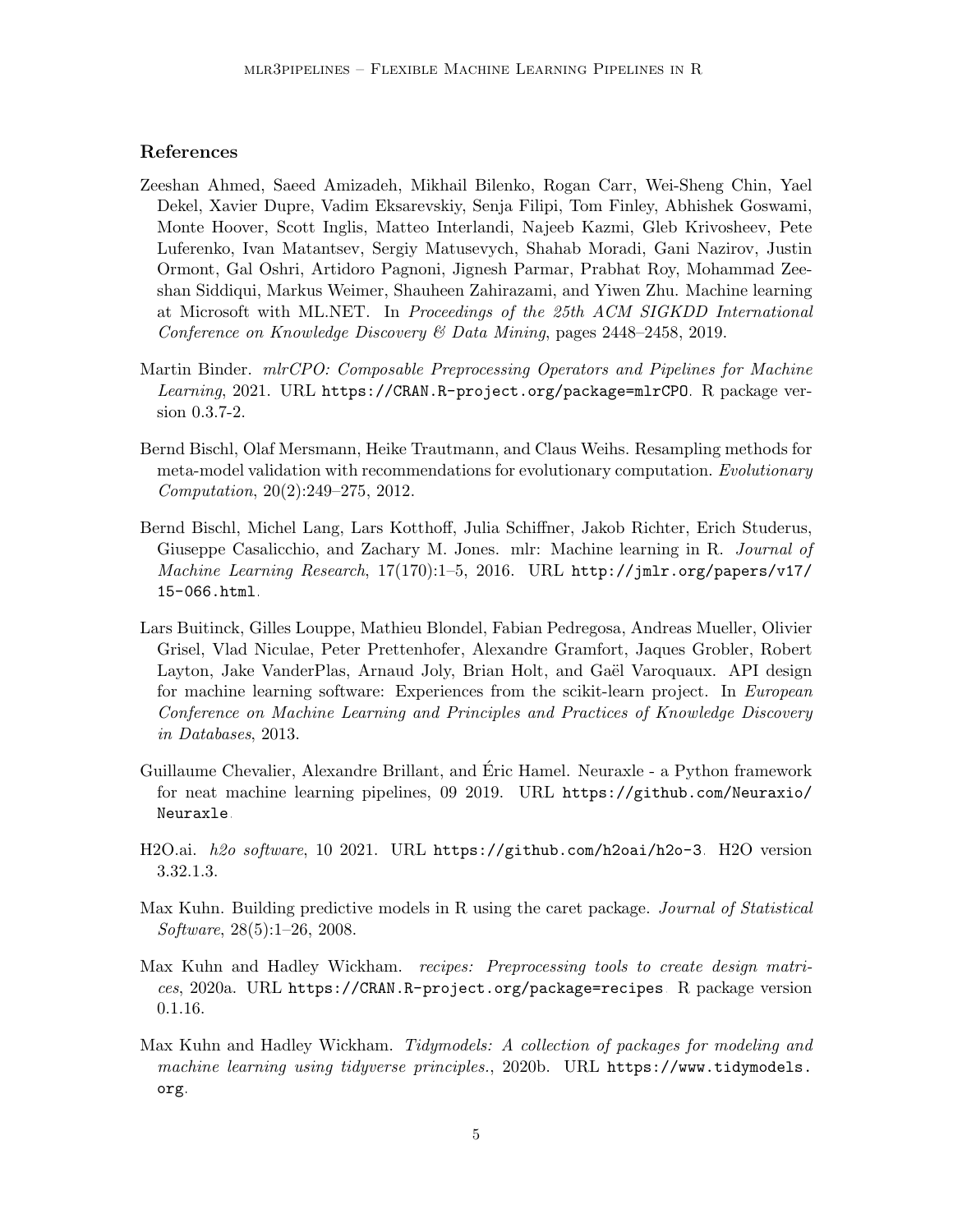- <span id="page-5-1"></span>Michel Lang, Martin Binder, Jakob Richter, Patrick Schratz, Florian Pfisterer, Stefan Coors, Quay Au, Giuseppe Casalicchio, Lars Kotthoff, and Bernd Bischl. mlr3: A modern objectoriented machine learning framework in R. Journal of Open Source Software, 4(44):1903, 2019.
- <span id="page-5-9"></span>Lisha Li, Kevin Jamieson, Giulia DeSalvo, Afshin Rostamizadeh, and Ameet Talwalkar. Hyperband: A novel bandit-based approach to hyperparameter optimization. Journal of Machine Learning Research, 18(185):1–52, 2018. URL [http://jmlr.org/papers/v18/](http://jmlr.org/papers/v18/16-558.html) [16-558.html](http://jmlr.org/papers/v18/16-558.html).
- <span id="page-5-5"></span>Mitar Milutinovic, Atılım Güneş Baydin, Robert Zinkov, William Harvey, Dawn Song, Frank Wood, and Wade Shen. End-to-end training of differentiable pipelines across machine learning frameworks. In 31st Conference on Neural Information Processing Systems (NIPS 2017), 2017.
- <span id="page-5-2"></span>Fabian Pedregosa, Gaël Varoquaux, Alexandre Gramfort, Vincent Michel, Bertrand Thirion, Olivier Grisel, Mathieu Blondel, Peter Prettenhofer, Ron Weiss, Vincent Dubourg, Jake Vanderplas, Alexandre Passos, David Cournapeau, Matthieu Brucher, Matthieu Perrot, and Edouard Duchesnay. Scikit-learn: Machine learning in Python. Journal of Machine Learning Research, 12(85):2825–2830, 2011. URL [http://jmlr.](http://jmlr.org/papers/v12/pedregosa11a.html) [org/papers/v12/pedregosa11a.html](http://jmlr.org/papers/v12/pedregosa11a.html).
- <span id="page-5-0"></span>R Core Team. R: A Language and Environment for Statistical Computing. R Foundation for Statistical Computing, Vienna, Austria, 2020. URL <https://www.R-project.org/>.
- <span id="page-5-10"></span>Jesse Read, Bernhard Pfahringer, Geoff Holmes, and Eibe Frank. Classifier chains for multi-label classification. Machine Learning, 85(3):333, 2011.
- <span id="page-5-6"></span>Wade Shen. Darpa's data driven discovery of models (D3M) and software defined hardware (SDH) programs. In D. Chen, H. Homayoun, and B. Taskin, editors, Proceedings of the 2018 on Great Lakes Symposium on VLSI, GLSVLSI 2018, Chicago, IL, USA, May 23-25, 2018, page 1. ACM, 2018.
- <span id="page-5-8"></span>Jasper Snoek, Hugo Larochelle, and Ryan P Adams. Practical Bayesian optimization of machine learning algorithms. In F. Pereira, C. J. C. Burges, L. Bottou, and K. Q. Weinberger, editors, Advances in Neural Information Processing Systems 25, pages 2951– 2959. Curran Associates, Inc., 2012.
- <span id="page-5-7"></span>Raphael Sonabend, Franz J. Király, Andreas Bender, Bernd Bischl, and Michel Lang. mlr3proba: An R package for machine learning in survival analysis. Bioinformatics, 02 2021.

<span id="page-5-3"></span>Alejandro Gonzalez Tineo. baikal, 2019. URL <https://github.com/alegonz/baikal>.

<span id="page-5-4"></span>Davis Vaughan. workflows: Modeling Workflows, 2020. URL [https://CRAN.R-project.](https://CRAN.R-project.org/package=recipes) [org/package=recipes](https://CRAN.R-project.org/package=recipes). R package version 0.2.1.

<span id="page-5-11"></span>David H Wolpert. Stacked generalization. Neural Networks, 5(2):241–259, 1992.